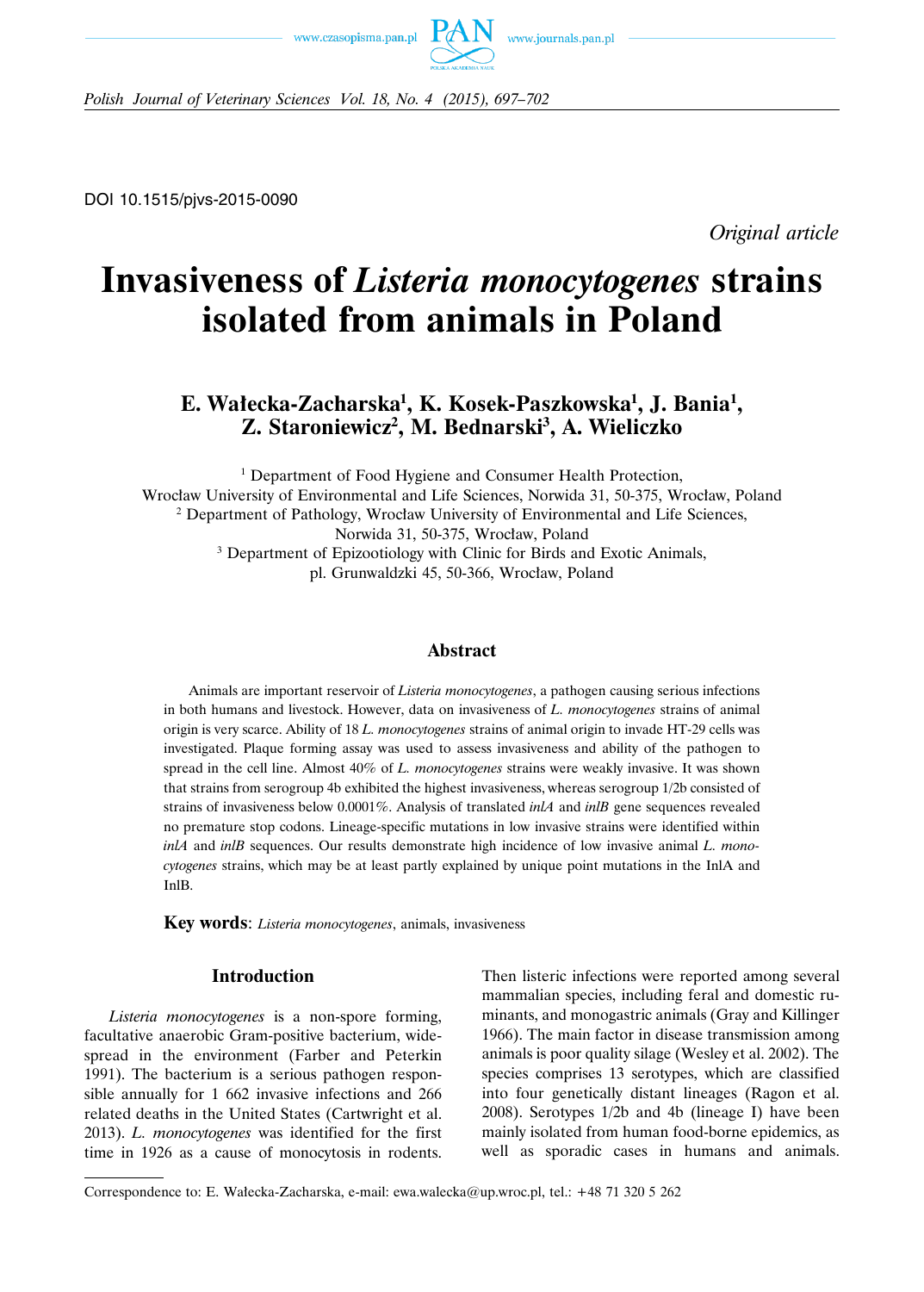

Table 1. *L. monocytogenes* strains used in the study.

| Strain |                |             |                | Genotype        |            |                         | Plaque size        |
|--------|----------------|-------------|----------------|-----------------|------------|-------------------------|--------------------|
|        | Source         | Lineage     | actA           | <b>RAPD</b>     | Serotype   | Invasiveness $[\%]$     | $\lceil mm \rceil$ |
| 8z     | pig (brain)    | I           | A1             | R1              | 1/2b(3b)   | $2.75E-05 \pm 7.78E-06$ | $0.8 \pm 0.09$     |
| 9z     | sheep (liver)  | 1           | A1             | R <sub>2</sub>  | 1/2b(3b)   | $7.46E-07 \pm 1.26$     | $0.37 \pm 0.06$    |
| 33z    | goat (brain)   | I           | A1             | R <sub>2</sub>  | 1/2b(3b)   | $7.2E-04 \pm 3.2E-04$   | $1.01 \pm 0.12$    |
| 34z    | goat (brain)   | 1           | A1             | R <sub>2</sub>  | 1/2b(3b)   | $3.9E-06 \pm 1.98E-06$  | $1.05 \pm 0.19$    |
| 41z    | sheep (liver)  | I           | A1             | R <sub>3</sub>  | 1/2b(3b)   | $5.53E-07 \pm 2.92E-07$ | $1.03 \pm 0.25$    |
| 35z    | sheep (liver)  |             | A <sub>2</sub> | R4              | $4b$ (d,e) | $20 \pm 1.1$            | $0.91 \pm 0.15$    |
| 36z    | sheep (liver)  | -1          | A <sub>2</sub> | R4              | 4b(d,e)    | $23.3 \pm 9.3$          | $1.16 \pm 0.08$    |
| 39z    | sheep (liver)  |             | A <sub>3</sub> | R <sub>5</sub>  | $4b$ (d,e) | $12.6 \pm 6.09$         | $0.86 \pm 0.12$    |
| 40z    | sheep (organs) | 1           | A <sub>3</sub> | R <sub>6</sub>  | 4b(d,e)    | $7.85 \pm 3.6$          | $0.8 \pm 0.2$      |
| 12z    | pig (liver)    | $\rm II$    | A6             | R7              | 1/2a(3a)   | $5.2 \pm 2.6$           | $0.71 \pm 0.17$    |
| 13z    | dog (spleen)   | $_{\rm II}$ | A6             | R7              | 1/2a(3a)   | $2.6 \pm 1.2$           | $0.92 \pm 0.16$    |
| 42z    | sheep (organs) | $\rm II$    | A6             | R8              | 1/2a(3a)   | $2.75 \pm 0.92$         | $0.52 \pm 0.12$    |
| 43z    | goat (brain)   | $\rm II$    | A6             | R8              | 1/2a(3a)   | $2.87 \pm 1.41$         | $0.65 \pm 0.16$    |
| 18z    | sheep (brain)  | $_{\rm II}$ | A6             | R <sub>9</sub>  | 1/2a(3a)   | $0.17 \pm 0.08$         | $0.84 \pm 0.11$    |
| 26z    | sheep (spleen) | $\rm II$    | A5             | R10             | 1/2a(3a)   | $0.43 \pm 0.18$         | $0.96 \pm 0.14$    |
| 30z    | sheep (brain)  | $_{\rm II}$ | A5             | R <sub>11</sub> | 1/2a(3a)   | $0.53 \pm 0.31$         | $0.7 \pm 0.13$     |
| 37z    | sheep (foetus) | $_{\rm II}$ | A4             | R <sub>12</sub> | 1/2a(3a)   | $0.0057 \pm 0.0027$     | $1.02 \pm 0.17$    |
| 38z    | sheep (brain)  | $_{\rm II}$ | A4             | R13             | 1/2a(3a)   | $0.073 \pm 0.0038$      | $1.09 \pm 0.21$    |

Serotypes 1/2a, 1/2c and 3a (lineage II) have been associated with sporadic cases of listeriosis, whereas serotypes 4a and 4c are generally isolated from animals (Vhzquez-Boland et al. 2001). It has been shown that serotypes 1/2a, 1/2b, 1/2c and 4b are most frequently isolated from the liver and spleen of experimentally infected mouse (Barbour et al. 2001).

Serotype 4b strains of human and food origin have been shown to present the highest invasion efficiency among *L. monocytogenes* isolates (Wałecka- -Zacharska et al. 2013). Nonetheless, little is known about invasiveness of *L. monocytogenes* strains of animal origin.

Food contamination usually occurs by cross-contamination of the final product by *L. monocytogenes* present in food processing plant environments. Despite infected animals are infrequently linked to human infections, animal-derived food products not processed before consumption, as well as raw food of plant origin contaminated by manure from infected or shedding animals can directly cause human listeriosis (Nightingale et al. 2004).

Our aim was to determine the ability to invade and spread within HT-29 cells of 18 *L. monocytogenes* strains isolated from animals.

#### **Materials and Methods**

#### **Growth of L. monocytogenes**

The study was conducted on 18 *L. monocytogenes* strains isolated from independent listeriosis cases in

animals (Table 1). All strains were classified into serogroups using multiplex PCR (Doumith et al. 2004). Assignment to lineages was based on *actA* gene partial sequence analysis (Zhou et al. 2005). RAPD-PCR was used to further differentiate the strains (Bania et al. 2009). Single colonies of *L. monocytogenes* were seeded into 5 ml of BHI and grown at  $37^{\circ}$ C with shaking at 180 rev min<sup>-1</sup> for 6 hours. Then 50-μl aliquots from these cultures were used to inoculate 5 ml of fresh BHI and the bacteria were grown at  $37^{\circ}$  with shaking at 230 rev min<sup>-1</sup> for 18 hours. Two to eight log CFU of bacteria were taken for infection of HT-29 and plated in duplicate onto BHI agar.

#### **Cell line and culture conditions**

The human adenocarcinoma cell line HT-29 (Institute of Immunology and Experimental Therapy, Wrocław, Poland) was cultured in DMEM (Dulbecco's modified Eagle's medium; Sigma-Aldrich, Poznań, Poland) supplemented with 10% heat-inactivated fetal calf serum (Invitrogen, Warsaw, Poland), 2 mmol  $1<sup>-1</sup>$  glutamine, 100 IU ml<sup>-1</sup> penicillin, and 100 μg ml<sup>-1</sup> streptomycin (Sigma-Aldrich) at 37°C in 5%  $CO<sub>2</sub>$ .

#### **Plaque-Forming Assay (PFA)**

HT-29 cells were seeded onto 6-well plates and grown to obtain almost confluent monolayers. Twenty-four hours before infection, the standard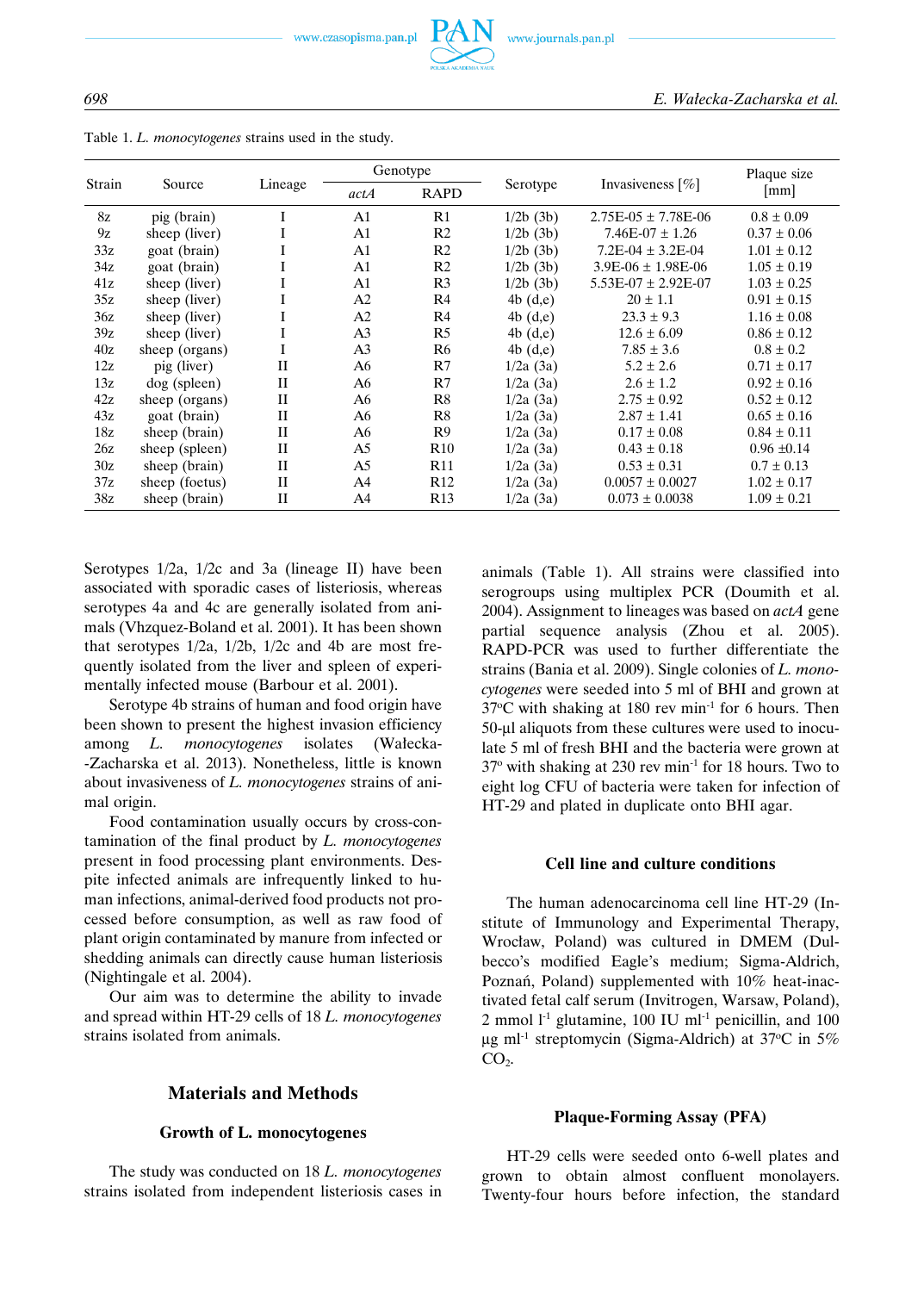

culture medium was replaced by DMEM without antibiotics. HT-29 cells were infected with 2 to 8 log CFU of bacteria for 2 h, then the medium was replaced by DMEM containing 100 μg/mL gentamicin (Sigma-Aldrich) and incubated for 1·5 h. Each well was then overlaid with DMEM containing 10 μg  $ml^{-1}$  gentamicin and 1·0 % low-melting-point agarose (Prona, Gdańsk, Poland). After 3 days of culture the number of plaques and plaque size were determined. Diameters of a minimum 10 randomly selected plaques per well were measured on digital images. Each assay was performed in duplicate and repeated at least three times. Invasiveness was expressed as the number of plaques per number of log CFU deposited.

#### **Sequencing of inlA and inlB genes**

Conventional PCR was performed. Briefly, 1 μl of appropriate DNA, obtained using DNA extraction kit (Eurx, Gdańsk, Poland), was added to a mix containing 450 nmol  $l<sup>-1</sup>$  of primers 200 mmol  $l<sup>-1</sup>$  dNTPs, 10 mol  $l<sup>-1</sup>$  buffer Tris-HCl of pH 8.3, 50 mnol  $l<sup>-1</sup>$  KCl, 1.5 mmol  $l<sup>-1</sup> MgCl<sub>2</sub>$ ,  $0.1\%$  Triton X-100, and 2U of RED-Taq genomic polymerase (Sigma). Primers for *inlA* were from Kovačević et al. (2013).

Primers for *inlB*-for: GTTTTCGGACTATATC-TAGC and for *inlB*-rev: TTAT-TTCTGTGCCCTTAAATTAGCTGC were designed based on known *inlB* gene sequences using Molecular Beacon software (BioRad). The protocol was as follows: initial denaturation at 95°C for 3 min., followed by 32 cycles of 95°C for 30 s, 52°C for 30 s, and 72°C for 2 min. Then PCR product was sequenced using the BigDyeTM Terminator Ready Reaction Cycle Sequencing kit (Genomed,Warsaw, Poland). Sequences were translated into proteins using BioEdit software (http:// http://www.mbio.ncsu.edu/bioedit/ bioedit.html) and the presence of mutations was determined by comparing InlA and InlB sequences to *L. monocytogenes* EGDe strain (Glaser et al. 2001).

#### **Statistical analysis**

Each experiment was performed at least in triplicate. The mean values were used for statistical analysis (StatSoft, Krakow, Poland). Kruskal-Wallis test was used to assess differences in invasiveness and plaque size between lineages and serogroups. Significance was set at  $p<0.05$ .

#### **Results**

#### **Invasiveness and ability to spread in HT-29 cells of L. monocytogenes strains**

The 18 *L. monocytogenes* strains were classified into three serogroups: 1/2a (3a) (9 strains), 1/2b (3b) (5 strains) and 4b (4d,e) (4 strains). Determination of partial *actA* gene sequence revealed 6 different *actA* genotypes, i.e. *actA* I-VI, and allowed strain assignment to lineage I (9 strains) and lineage II (9 strains). Thirteen different RAPD genotypes (R1-R13) were determined. No significant difference in the ability to spread in HT-29 cell monolayer was found between three serogroups and two lineages. Mean plaque size diameters were  $0.85 \pm 0.29$  mm,  $0.93 \pm 0.15$  mm and  $0.82 \pm 0.19$  mm in serogroup  $1/2b(3b)$ ,  $4b(d,e)$  and 1/2a(3a), respectively. Analysis of *L. monocytogenes* ability to invade HT-29 cells revealed no significant differences of invasiveness between lineage I and II (invasiveness of lineage I was  $7.08 \pm 9.43\%$ , invasiveness of lineage II was  $1.62 \pm 1.81\%$ ). Difference of invasiveness was noted between the serogroups. The most invasive were serogroup 4b(d,e) strains (15.4  $\pm$  7.01%). Strains of invasiveness ranging from 5.2  $\pm 2.6\% - 0.0057 \pm 0.0027\%$  were found in the serogroup 1/2a(3a). The serogroup 1/2b(3b) consisted of strains of invasiveness below 0.0001% (*actA* I type, RAPD genotypes R1, R2, R3).

#### **Analysis of InlA and InlB sequences**

Analysis of complete *inlA* gene sequences reveled that all *L. monocytognes* strains should produce full-length InlA protein, since no premature stop codons were detected in translated nucleotide *inlA* sequences. Twenty-nine amino-acid point mutations, from which seven were lineage I-specific, were found in the translated InlA protein sequence, as compared to InlA of EGDe strain (Table 2). Low invasive strains from lineage I (8z, 9z, 33z, 34z, 41z) possessed unique mutation Asn32Ser in the InlA sequence. In turn, the hallmark of lineage II low invasive strains were four amino acid substitutions in InlA, namely Ile157Leu, Asn546Asp, Val644Ile, Ala652Thr.

Forty-four point mutations were found in translated InlB protein sequence, including 12 lineage I-specific (Table 3). Low invasive strains from lineage I (8z, 9z, 33z, 34z, 41z) were distinguished by three amino acid substitutions, namely Asn76Asp, Asn371Asp, Ala390Val.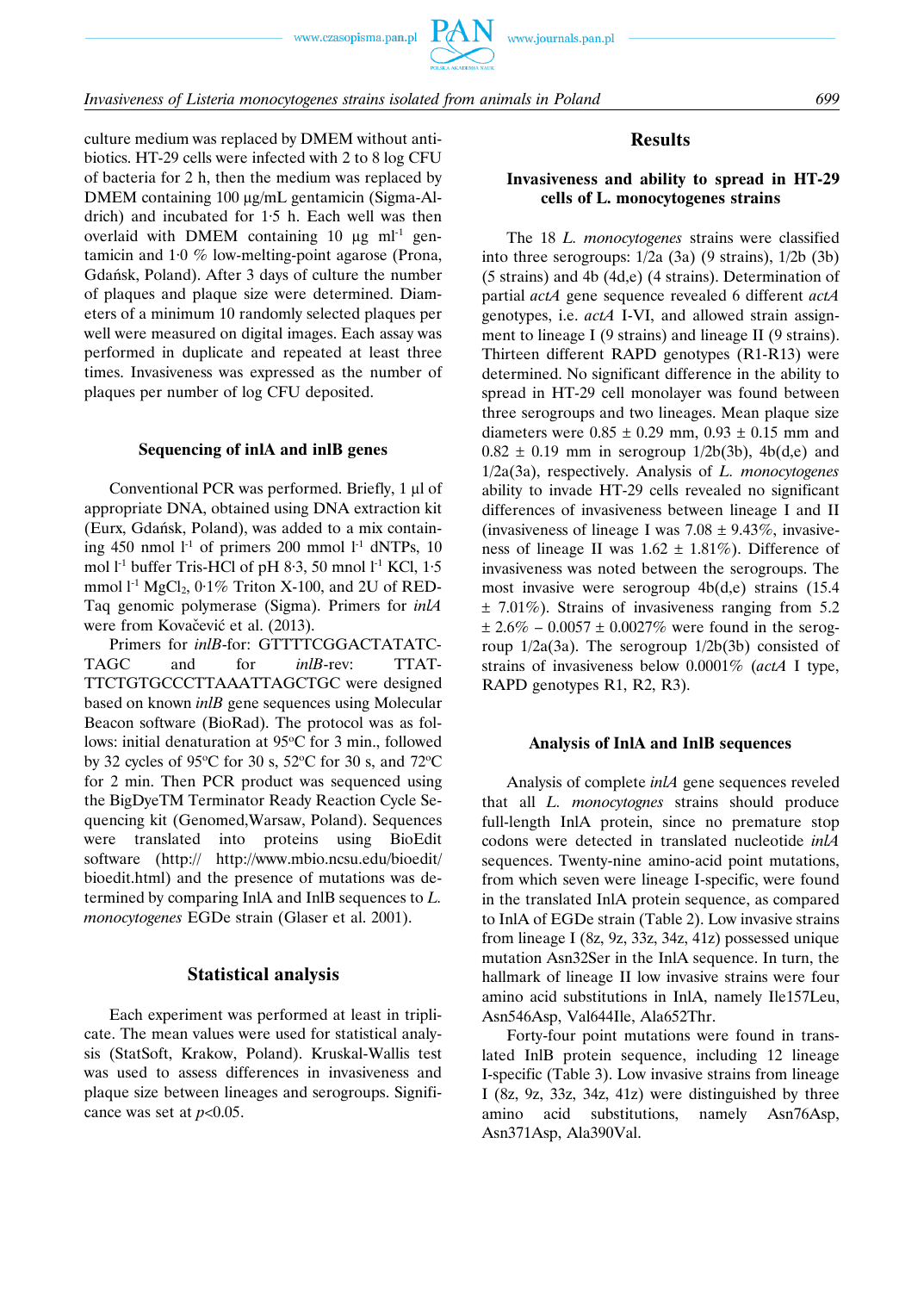$\overline{43z}$ 

700

|                         |     |                      |           |     |           |                    |     | Amino acid residue |     |           |     |           |                      |              |           |           |     |
|-------------------------|-----|----------------------|-----------|-----|-----------|--------------------|-----|--------------------|-----|-----------|-----|-----------|----------------------|--------------|-----------|-----------|-----|
| Strain                  | 32  | 51                   | 94        | 118 | 142       | 157                | 187 | 416                | 420 | 426       | 454 | 461       | 474                  | 476          | 494       | 495       | 500 |
| EGDe, 30z               | N   | T                    | V         | N   | т         |                    | S   | A                  | A   | A         | т   | N         | S                    | P            |           | A         | V   |
| 8z, 9z, 33z, 34z, 41z   | S   | $\bullet$            | L         | D   | $\bullet$ |                    |     | E                  | P   | V         | A   | ٠         | N                    | S            | $\bullet$ | $\bullet$ | A   |
| 36z                     | ٠   | ٠                    |           | D   | S         | ٠                  |     | E                  | P   | V         | A   | $\bullet$ | N                    | <sub>S</sub> | N         | V         | A   |
| 35z, 39z, 40z           |     |                      |           | D   | S         | $\bullet$          |     | E                  | P   | V         | A   | $\bullet$ | N                    | S            | $\bullet$ | $\bullet$ | A   |
| 12z, 13z, 18z, 26z, 42z | ٠   | A                    |           | D   |           |                    | N   | $\bullet$          |     | ٠         | А   |           | $\ddot{\phantom{0}}$ |              |           | ٠         | A   |
| 37z,38z                 | ٠   | A                    | $\bullet$ | ٠   | ٠         |                    |     |                    |     |           |     |           |                      |              |           |           |     |
| 43z                     | ٠   | А                    | L         | D   | $\bullet$ |                    | N   | $\bullet$          | ٠   | $\bullet$ | А   | Y         | $\bullet$            |              | ٠         | $\bullet$ | A   |
|                         |     |                      |           |     |           | Amino acid residue |     |                    |     |           |     |           |                      |              |           |           |     |
| Strain                  | 530 | 546                  | 558       | 573 | 593       | 645                | 648 | 652                | 664 | 738       | 781 | 790       |                      |              |           |           |     |
| EGDe, 30z               | Н   | N                    | N         | D   | А         | V                  | S   | A                  | A   | D         |     | M         |                      |              |           |           |     |
| 8z, 9z, 33z, 34z, 41z   | Y   | ٠                    | $\bullet$ |     |           |                    | T   | $\bullet$          | T   | N         |     | V         |                      |              |           |           |     |
| 36z                     | Y   | $\bullet$            | D         |     |           |                    | T   | $\bullet$          | T   | N         |     | V         |                      |              |           |           |     |
| 35z, 39z, 40z           | Y   | $\ddot{\phantom{0}}$ | D         | ٠   |           |                    | T   | ٠                  | T   | N         |     | V         |                      |              |           |           |     |
| 12z, 13z, 18z, 26z, 42z |     |                      | $\bullet$ | E   | P         | ٠                  |     |                    |     |           |     |           |                      |              |           |           |     |
| 37z,38z                 | ٠   | D                    | D         | E   | P         |                    | T   | P                  |     |           |     |           |                      |              |           |           |     |

Table 2. Amino-acid residues that differ among the L. monocytogenes strains, based on the analysis of inlA gene.

Table 3. Amino-acid residues that differ among the L. monocytogenes strains, based on the analysis of inlB gene.

 $E$ 

 $\overline{P}$ 

|                              | Amino acid residue |    |           |           |           |           |           |     |           |           |           |           |           |           |           |           |           |
|------------------------------|--------------------|----|-----------|-----------|-----------|-----------|-----------|-----|-----------|-----------|-----------|-----------|-----------|-----------|-----------|-----------|-----------|
| Strain                       | 41                 | 49 | 69        | 73        | 76        | 91        |           | 132 | 138       | 164       | 176       | 181       | 197       | 205       | 246       | 251       | 262       |
| EGDe, 30z                    | P                  | S  | A         | N         | N         | V         | A         | V   |           |           |           | V         | Ő         | A         |           | S         | т         |
| 8z, 9z, 33z, 34z, 41z        | ٠                  |    |           | S         | D         |           | $\bullet$ |     | $\bullet$ |           |           |           | E         | S         | S         | T         |           |
| 35z, 36z                     | ٠                  | р  |           | S         | $\bullet$ |           | ٠         |     | $\bullet$ |           |           |           | Ε         | S         | S         | T         |           |
| 39z,40z                      | S                  | P  |           | S         | $\bullet$ | $\bullet$ | $\bullet$ |     |           | $\bullet$ |           |           | E         | S         |           |           |           |
| 12z, 13z, 18z, 26z, 42z, 43z | S                  | Þ  | $\bullet$ | $\bullet$ | $\bullet$ | $\bullet$ |           |     | $\bullet$ | $\bullet$ | $\bullet$ | $\bullet$ | $\bullet$ | $\bullet$ | $\bullet$ | $\bullet$ | $\bullet$ |
| 37z,38z                      | $\bullet$          |    |           |           | $\bullet$ | $\bullet$ |           |     |           |           |           |           |           |           |           | $\cdot$   |           |

|                              | Amino acid residue |     |           |           |           |              |           |              |           |         |     |     |              |           |           |         |     |
|------------------------------|--------------------|-----|-----------|-----------|-----------|--------------|-----------|--------------|-----------|---------|-----|-----|--------------|-----------|-----------|---------|-----|
| Strain                       | 291                | 304 |           |           | 387       | 390          | 396       | 445          | 446       | 470     | 482 | 486 | 489          | 501       | 502       | 533     | 555 |
| EGDe, $30z$                  |                    |     | N         | N         | V         | $\mathsf{A}$ | A         | G            | K         | M       | R   | S   | <sub>S</sub> | K         | H         | G       | K   |
| 8z, 9z, 33z, 34z, 41z        |                    | V   | D         | S         | M         | V            | $\bullet$ | $\bullet$    | $\bullet$ |         | K   |     | A            | $\bullet$ | $\bullet$ | $\cdot$ |     |
| 35z, 36z                     |                    | V   | $\cdot$   | S.        | M         | $\cdot$      | $\bullet$ | $\bullet$    | E         |         | K   |     | A            |           |           |         |     |
| 39z,40z                      |                    | V   | $\bullet$ | S.        | M         | $\bullet$    | $\cdot$   | <sub>S</sub> | E         |         | K   |     | A            |           |           |         |     |
| 12z, 13z, 18z, 26z, 42z, 43z | $\bullet$          |     | $\bullet$ | $\cdot$   | $\bullet$ | $\bullet$    | T.        | $\bullet$    | $\bullet$ | $\cdot$ |     |     | $\cdot$      |           | $\bullet$ | $\cdot$ |     |
| 37z,38z                      | $\cdot$            |     |           | $\bullet$ |           |              |           | $\bullet$    |           | $\cdot$ |     |     | $\cdot$      |           |           | $\cdot$ |     |

|                              | Amino acid residue |     |     |           |     |     |           |     |     |  |  |  |
|------------------------------|--------------------|-----|-----|-----------|-----|-----|-----------|-----|-----|--|--|--|
| Strain                       | 557                | 558 | 578 | 580       | 582 | 584 | 594       | 599 | 600 |  |  |  |
| EGDe, 30z                    |                    |     | А   | N         | V   | R   | Κ         |     | O   |  |  |  |
| 8z, 9z, 33z, 34z, 41z        | ٠                  | ٠   |     |           | ٠   | ٠   | ٠         | ٠   | ٠   |  |  |  |
| 35z, 36z                     |                    | Ő   | V   | S         |     | W   |           | R   | Т   |  |  |  |
| 39z.40z                      |                    | O)  | V   | S         |     | W   |           | R   |     |  |  |  |
| 12z, 13z, 18z, 26z, 42z, 43z | ٠                  | ٠   | ۰   | $\bullet$ | ٠   | ٠   | ٠         | ۰   | ٠   |  |  |  |
| 37z.38z                      | ٠                  | ٠   | ۰   | ٠         | ٠   | ٠   | $\bullet$ | ۰   | ٠   |  |  |  |

# **Discussion**

Virulence of L. monocytognes population has been shown to be heterogenic. Eight to 21% of strains are estimated to be avirulent or weakly virulent (Roche et al. 2005). There is little information on pathogenicity of L. monocytogenes strains of animal origin. Therefore, in our study we used plaque-forming assay to describe ability of 18 L. monocytogenes strains isolated from animals to invade and spread in the human adenocarcinoma cell line.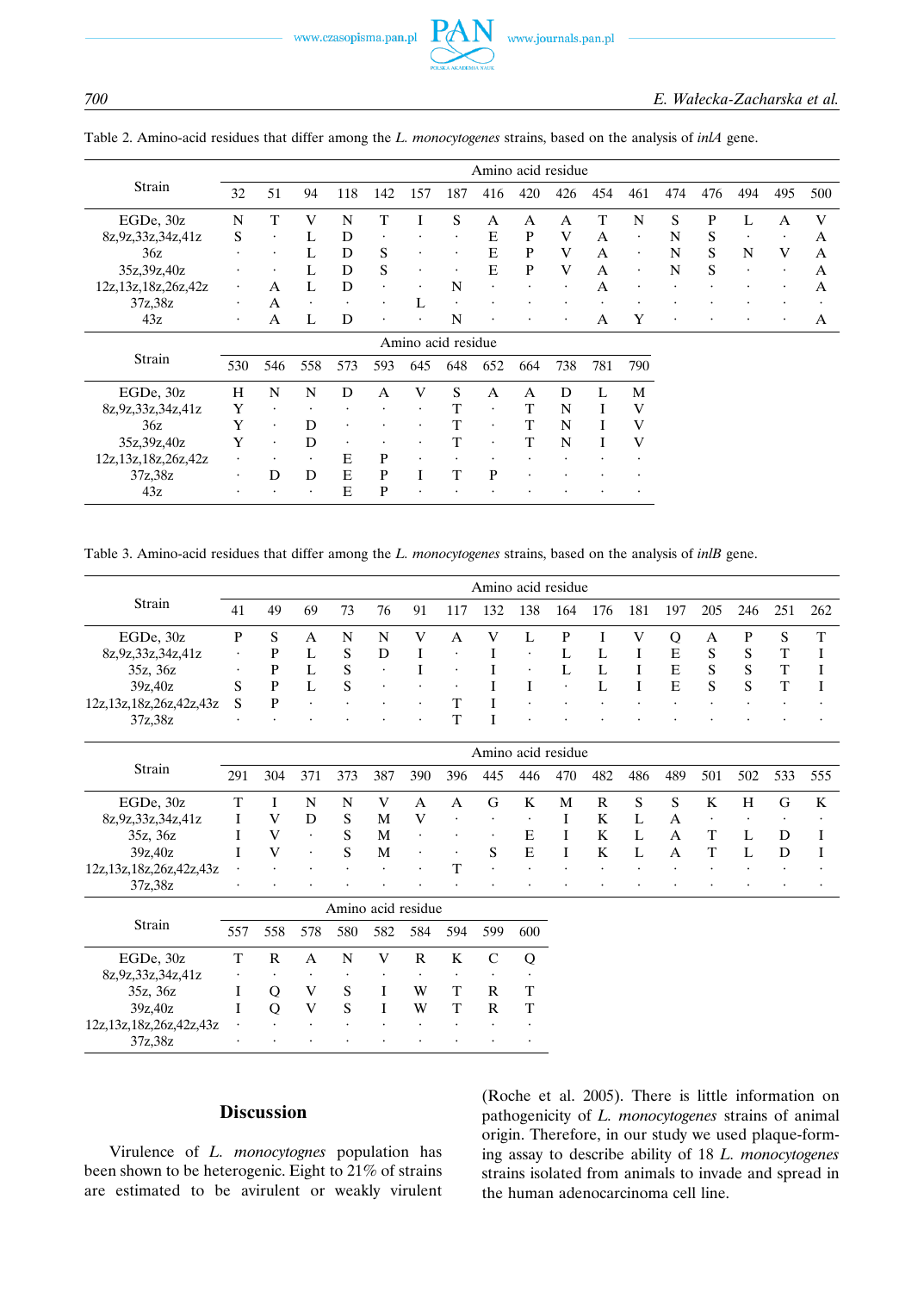# *Invasiveness of Listeria monocytogenes strains isolated from animals in Poland 701*

Almost 40% of strains studied here were weakly invasive. In contrast to previous studies no differences were found between invasiveness values of isolates assigned to *L. monocytogenes* lineages I and II (Wiedmann et al. 1997, Zhou et al. 2005). Both lineage I and lineage II comprised invasive and weakly invasive strains, which varied in the ability to invade HT-29 cells up to 7.6 and almost 3 orders of magnitude, respectively. The most invasive were serogroup  $4b(d,e)$ strains, which agrees with the results of our previous study (Wałecka-Zacharska et al. 2013).

Little is known about the molecular basis of virulence heterogeneity in *L. monocytogenes* population*.* Internalin InlA and InlB are the key surface proteins containing N-terminal leucine-rich repeats (LRRs) domain that interact with their respective host-cell receptors, leading to bacterial internalization (Bierne et al. 2007). It has been shown that loss of *inlA* and *inlB* genes seriously hamper *L. monocytogenes* ability to invade epithelial cells (Kim et al. 2005). A number of mutations in *inlA* gene, leading to premature stop codons (PMSCs), have been observed in *L. monocytogenes*. Such mutations result in production of truncated InlA, contributing to attenuated invasion efficiency of the bacteria (Nightingale et al. 2005, Nightingale et al. 2008). However, recent study by Roche et al. (2012) reports on low virulent *L. monocytogenes* strains expressing full length InlA. In our study, 7 out of 18 strains exhibited invasiveness under 0.1%, from which five had invasiveness below 0.0001%. Analysis of the translated InlA sequence revealed no PMSCs in all strains. Instead we have found a number of point mutations in the InlA (Table 2). Some of them were earlier reported to be lineage-specific (Ragon et al. 2008). Low invasive strains from lineage I possessed unique mutation (Asn32Ser) in the signal peptide of the *inlA* gene, whereas lineage II-strains were characterized by one amino acid substitution in LRR region (Ile157Leu) and three mutations in the domain B of InlA (Asn546Asp, Val644Ile, Ala652Thr).

Two mutations in LRR domain of InlB, namely Ala117Thr and Val132Ile, have been described. Since this region is crucial for interaction with the InlB receptor (Met) and Ala117Thr substitution leads to change of hydrophobicity of amino acid, the role of this mutation in the protein inactivation has been postulated (Temoin et al. 2008, Roche et al. 2012). We have identified 44 mutations in the InlB sequence (Table 3). We have found one mutation in the LRR domain (Asn76Asp) and two in the C-terminal region (Asn371Asp; Ala390Val) in low invasive lineage I strains.

Remaining mutations, including Ala117Thr, however, appeared in both invasive and weakly invasive strains. Whether mutations reported here play role in *L. monocytogenes* ability to invade HT-29 cells merits further confirmation.

Comparison of results presented here with our previous data on *L. monocytogenes* strains from human clinical cases  $(n=14)$  and food  $(n=27)$  demonstrates that low invasive strains are more prevalent among animal population than human and food isolates (Wałecka-Zacharska et al. 2013).

In summary, results presented here demonstrate high incidence of low invasive *L. monocytogenes* strains of animal origin which are characterized by unique point mutations in InlA and InlB. Importance of these mutations requires further investigation.

# **Acknowledgements**

This research was supported by statutory research and development activity founds assigned to Faculty of Veterinary Medicine, Wrocław University of Environmental and Life Sciences.

#### **References**

- Bania J, Żarczyńska A, Molenda J, Dabrowska A, Kosek-Paszkowska K, Wieckowska-Szakiel M, Rózalska B (**2009**) Subtyping of *Listeria monocytogenes* isolates by *actA* gene sequencing, PCR-fingerprinting, and cell-invasion assay. Folia Microbiol 54: 17-24.
- Barbour AH, Rampling A, Hormaeche CE (**2001**) Variation in the infectivity of *Listeria monocytogenes* isolates following intragastric inoculation of mice. Infect Immun 69: 4657-4660.
- Bierne H, Sabet C, Personnic N, Cossart P (**2007**) Internalins: a complex family of leucine-rich repeat-containing proteins in *Listeria monocytogenes*. Microbes Infect 9: 1156-1166.
- Cartwright EJ, Jackson KA, Johnson SD, Graves LM, Silk BJ, Mahon BE (**2013**) Listeriosis outbreaks and associated food vehicles, United States, 1998-2008. Emerg Infect Dis 19: 1-9.
- Doumith M, Buchrieser C, Glaser P, Jacquet C, Martin P (**2004**) Differentiation of the major *Listeria monocytogenes* serovars by multiplex PCR. J Clin Microbiol 42: 3819-3822.
- Farber JM, Peterkin PI (**1991**) *Listeria monocytogenes*, a food-borne pathogen. Microbiol Rev 55: 476-511.
- Glaser P, Frangeul L, Buchrieser C , Rusniok C, Amend A, Baquero F, Berche P, Bloecker H, Brandt P, Chakraborty T, Charbit A, Chetouan F, Couvé E, de Daruvar A, Dehoux P, Domann E, Domtnguez-Bernal G, Duchaud E, Durant L, Dussurget O, Entian KD, Fsihi H, Garcta-del Portillo F, Garrido P, Gautier L, Goebel W, Gómez-López N, Hain T, Hauf J, Jackson D, Jones LM, Kaerst U, Kreft J, Kuhn M, Kunst F, Kurapkat G, Madueno E, Maitournam A, Vicente JM, Ng E, Nedjari H, Nordsiek G, Novella S, de Pablos B, Pérez-Diaz JC, Purcell R, Remmel B, Rose M, Schlueter T, Simoes N,